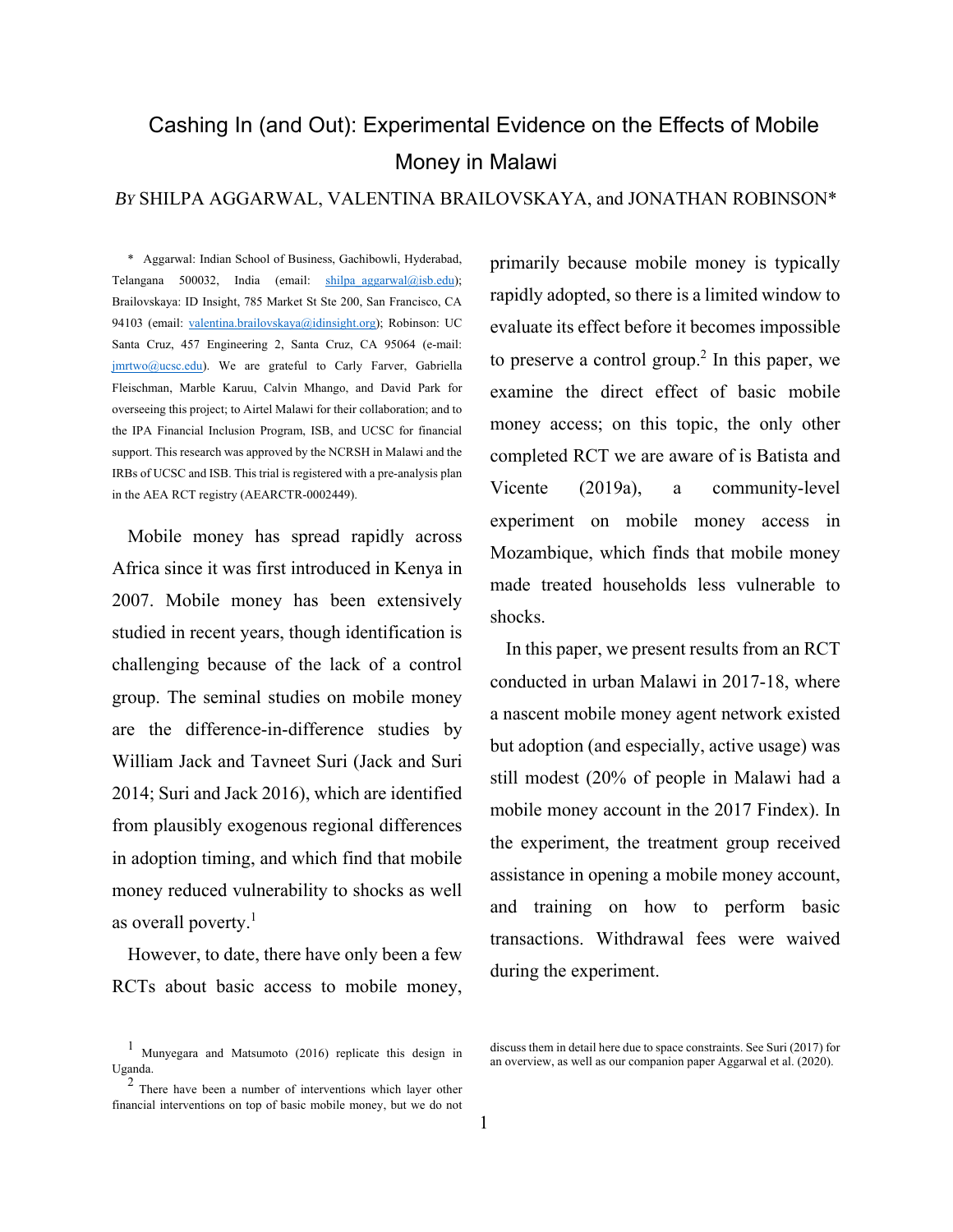We find that the majority of people opened accounts and used them extensively. We find strong evidence that treated respondents reallocated labor from business to agriculture, and we find more mixed evidence of an increase in expenditures. In our companion paper, we also find evidence of effects on other outcomes, but do not discuss those results in detail here and instead focus on primary outcomes. In some contrast to the existing literature, the effects in this study appear to be driven by using the accounts to save rather than to make transfers.

#### **I. The experiment**

## *A. Context and sampling*

Our experiment took place with 480 smallscale entrepreneurs in the city of Blantyre, Malawi.<sup>3</sup> We conducted a census of small businesses in the area, and sampled those businesses which met inclusion conditions related to firm size and about involvement in day-to-day business activities.<sup>4</sup> We stratified treatment by financial access (mobile money or bank account ownership) and a dummy for above or below median distance to the nearest mobile money agent (self-reported). Twothirds of the sample received a mobile money account and one-third served as the common control for both studies.<sup>5</sup>

## *B. Study design*

In July 2017, treatment respondents received mobile money accounts with Airtel, the leading telecom company in Malawi. The accounts were identical to those already commercially available, except that we reimbursed withdrawal fees for the duration of the project.<sup>6</sup> The schedule of withdrawal fees is included as Appendix Table A2. The average fee for transactions observed in our sample would have been about 5%.<sup>7</sup>

In pilot work, we found that respondents had limited knowledge of the basic features and fees of mobile money. Therefore, we developed and administered training modules at the time of account-opening. At this time, we

<sup>3</sup> The mobile money treatment is part of a larger experiment with 801 microentrepreneurs. In addition to the mobile money treatment, the experiment also provided lockboxes, and varied the number of accounts given to respondents. The results of the combined experiment are described in Aggarwal et al. (2020).

<sup>4</sup> We excluded businesses with more than 2 employees (6%), businesses in which the owner worked less than 5 days a week (9%), and businesses which planned to shut down within 6 months (16%). We also excluded any business that was also a mobile money agent (3%). Finally, we excluded illiterate business owner (20%) and owners who could not read written text due to poor eyesight (10%).

<sup>5</sup> Web Appendix Table A1 shows that the treatment and control groups were largely balanced on covariates at baseline.

<sup>&</sup>lt;sup>6</sup> It was not technologically possible to waive these fees directly; instead, we received the set of transactions at the end of the week and reimbursed respondents by making transfers equivalent to the fee amount afterwards.

<sup>7</sup> Withdrawal fees are determined using a step function: making the maximum allowable withdrawal within a range would entail an average fee of around 4%; however, if someone were to withdraw at the bottom of a range, the fee can be as high as 10% (and even higher for very small withdrawals).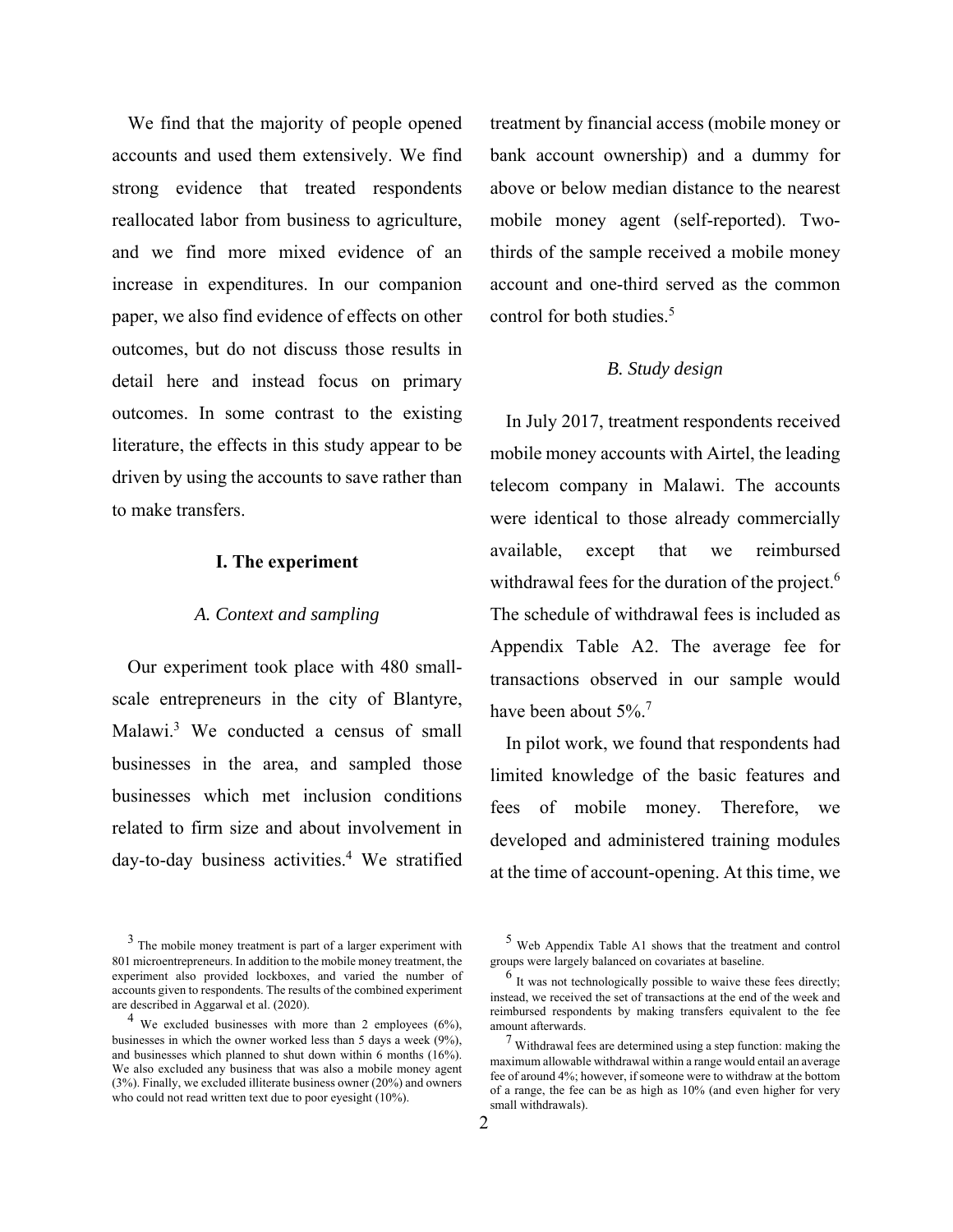also encouraged the treatment group to use their account to save towards their goal(s).

While most respondents (94%) had a cell phone at baseline (Appendix Table A1), many of these phones were in poor condition and we were concerned that they might break before the end of the study. We therefore gave out feature phones (worth \$12) to all respondents, which enabled us to later do phone surveys.

# *C. Data*

In addition to a baseline survey, we use two surveys to measure impacts. First, for half the sample, we conducted high-frequency phone surveys (which we call the HFPS). These surveys were conducted in two rounds: September-October 2017 (in which surveys were done twice per week) and February-March 2018 (in which surveys were done once per week). The HFPS measured business outcomes, labor supply, household expenditures, transfers, savings, credit, and shocks (at the daily or weekly level, depending on the outcome). Second, for the entire sample, we collected two rounds of "monitoring surveys" in January 2018 and March 2018 (these surveys were also conducted over the phone). These surveys measure outcomes over

a longer recall period (up to 3 months for some variables).<sup>8</sup>

Finally, we have access to administrative data from the telco on all transactions made from account opening until August 2019 (about 2 years later) on the mobile money accounts opened as part of the project.

#### **II. Results**

### *A. Take-up and usage*

The majority of people offered an account used it: 99% opened an account, 73% made at least 1 deposit, and 53% made at least 5 deposits (see Table 1). The average respondent made 11 deposits amounting to \$90, a substantial sum in this context in which daily profits average about \$2.50 (Appendix Table A1). Appendix Figure A1 shows the distribution of amounts deposited - while a minority never used the account, a sizeable fraction of respondents deposited large sums. Fifty-two percent of people used the accounts to make transfers and the average (unconditional) value of transfers sent and received over the study period was \$11 and \$9.50, respectively, compared to deposits worth \$90.

<sup>8</sup> The surveys can be found on the authors' websites.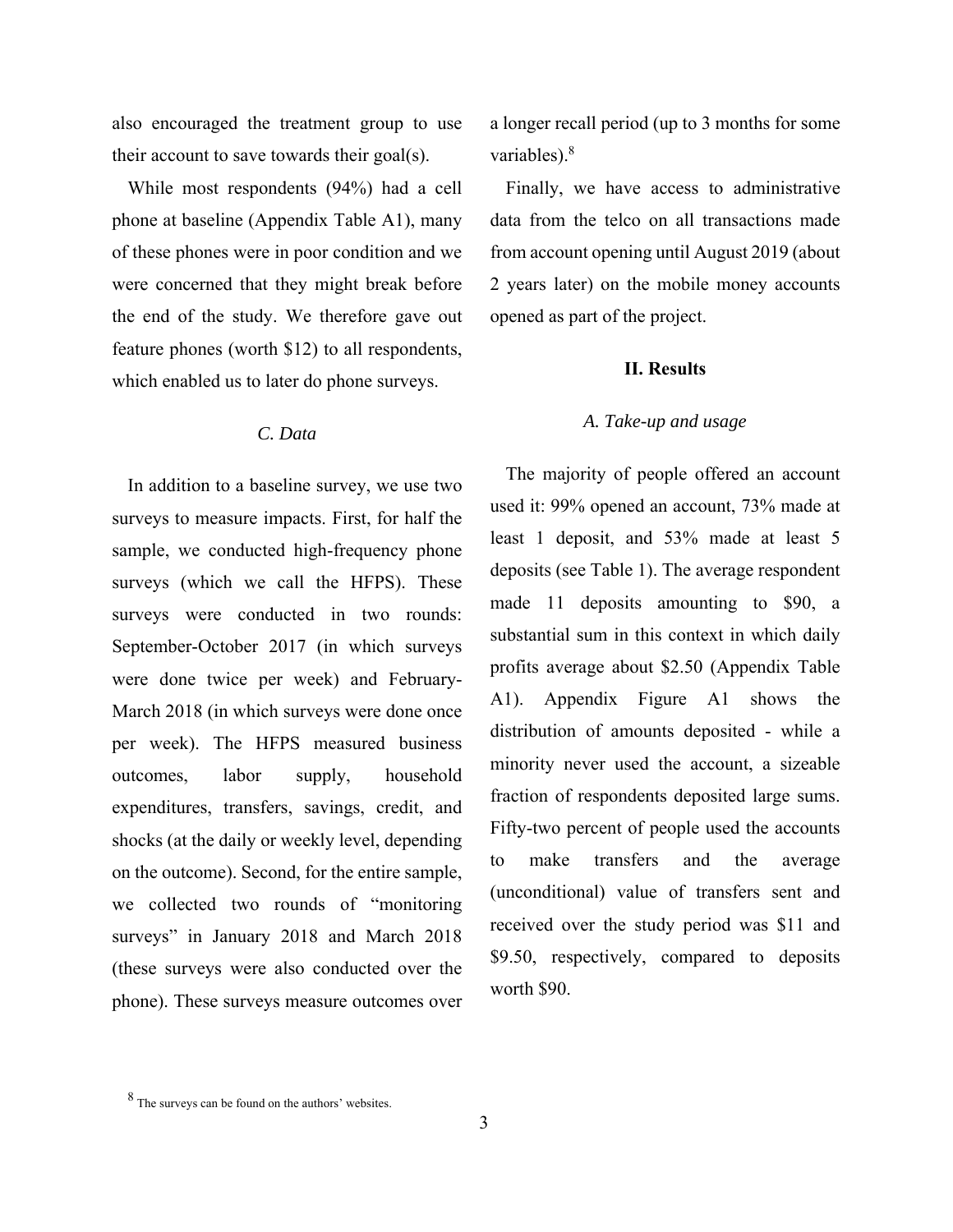|  | Table 1. Take-up and usage during study period |  |  |  |  |  |
|--|------------------------------------------------|--|--|--|--|--|
|--|------------------------------------------------|--|--|--|--|--|

| Panel A. Take-up and usage<br>Opened account                             | 0.99              |
|--------------------------------------------------------------------------|-------------------|
| Made at least 1 deposit                                                  | 0.73              |
| Made at least 2 deposits                                                 | 0.63              |
| Made at least 5 deposits                                                 | 0.53              |
| Total value of deposits                                                  | 90.31             |
| Number of deposits                                                       | (139.86)<br>10.83 |
| Total value of withdrawals                                               | (13.89)<br>97.29  |
| Number of withdrawals                                                    | (160.04)<br>11.91 |
| Panel B. Usage of mobile money for<br>transfers and other transactions   | (16.33)           |
| Made or received a transfer                                              | 0.52              |
| Value of transfers sent                                                  | 10.83<br>(23.54)  |
| Value of transfers received                                              | 9.45<br>(26.29)   |
| Used mobile money to pay bills or<br>make merchant purchase <sup>1</sup> | 0.56              |
| Value of transactions                                                    | 8.22              |
| Observations                                                             | (15.65)<br>320    |

Notes: Administrative data from telco from July 2017- May 2018. The value and number of deposits and withdrawals are winsorized at 1%.

In Appendix Table A3, we examine predictors of take-up and find that people who live farther away from the agent use accounts less frequently. The magnitude is large: a standard deviation increase in distance (0.2

9 Appendix Tables A4 shows mixed effects on our primary measure of savings (deposits). We therefore rely on the downstream effects as our primary evidence. Aggarwal et al. (2020) includes a fuller discussion.

hours) lowers deposits by approximately \$15.5 (on a mean of \$88). While distance is not random, we note that this coefficient is significant at 10% even with a host of other baseline controls. We take this as suggestive evidence of the importance of transactions costs in explaining usage of the accounts.

#### *B. Effects on Downstream Outcomes*

Table 2 show effects of the mobile money account on key downstream outcomes, specifically labor supply, expenditures, and inter-personal transfers. For a fuller analysis of the combined experiment, see Aggarwal et al.  $(2020)$ .<sup>9</sup> We find that mobile money affected labor supply: treatment respondents worked less in their primary business<sup>10</sup>, and worked more on their farm (we also find some evidence of an increase in hours in other occupations). A possible explanation for this finding is that the marginal return to farm labor has a higher expected return on the margin, but that the delay in realizing these returns (until after the harvest), or the risk around shocks such as bad rain, induces people to instead work in their primary business in which returns are more immediate and/or more certain. The provision

 $10$  Consistent with this, we also find a reduction in business profits but the coefficient is omitted for space. See Aggarwal et al. (2020) for more detail.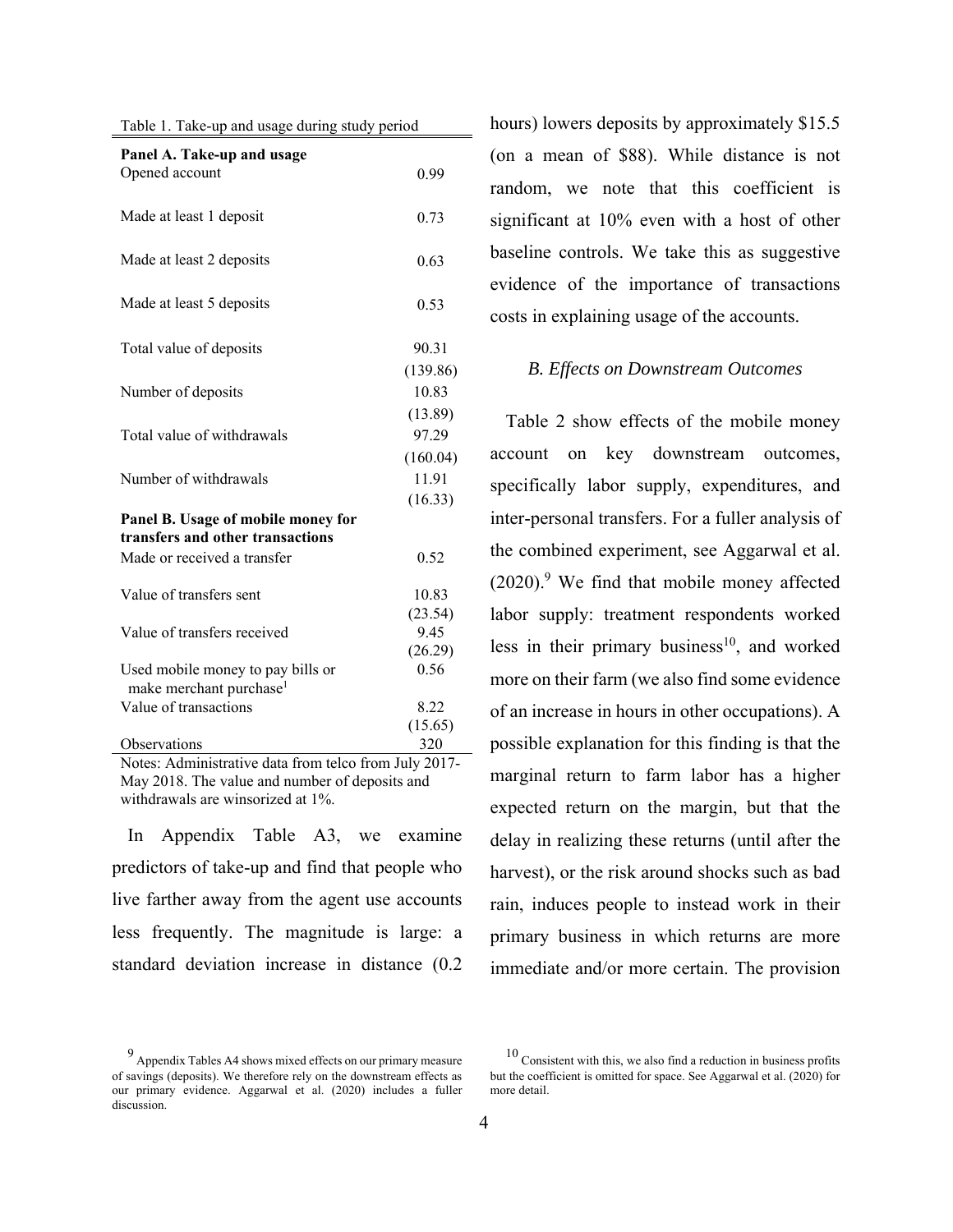of mobile money allows households a tool to overcome these constraints. This labor supply result is related to several recent papers, including Fink, Jack, and Masiye (2018), who find that providing credit to smallholder farmers decreases off-farm labor and increases own-farm labor, and is Callen et al. (2014),

who find that deposit-collection allowed Sri Lankan households to transition from selfemployment to wage-work.

We also find a marginally significant effect on total expenditures in the monitoring survey (and a positive coefficient in both surveys).

| Table 2. Treatment effects on downstream outcomes |                                |         |                                |         |                          |          |              |              |                   |  |  |
|---------------------------------------------------|--------------------------------|---------|--------------------------------|---------|--------------------------|----------|--------------|--------------|-------------------|--|--|
|                                                   | (1)                            | (2)     | (3)                            | (4)     | (5)                      | (6)      | (7)          | (8)          | (9)               |  |  |
|                                                   |                                |         | Labor supply                   |         |                          |          |              |              | Transfers (Value) |  |  |
|                                                   | Main Business                  |         | Other occupations              |         | Farming                  |          | Total        |              | Given Received    |  |  |
|                                                   | $=1$ if<br>worked <sup>1</sup> | Hours   | $=1$ if<br>worked <sup>1</sup> | Hours   | $=1$ if<br>farmed        | Hours    | expenditures | to<br>others | from<br>others    |  |  |
| Panel A. HFPS                                     |                                |         |                                |         |                          |          |              |              |                   |  |  |
| Mobile money                                      | $-0.07**$                      | $-0.49$ | $0.05*$                        | $-0.23$ | 0.02                     | $0.23**$ | 0.32         | 0.02         | $-0.04$           |  |  |
|                                                   | (0.03)                         | (0.42)  | (0.03)                         | (0.46)  | (0.02)                   | (0.10)   | (0.29)       | (0.08)       | (0.13)            |  |  |
| <b>Observations</b>                               | 18883                          | 18883   | 2763                           | 2763    | 2724                     | 2724     | 2727         | 2727         | 2727              |  |  |
| Number of Businesses                              | 233                            | 233     | 232                            | 232     | 232                      | 232      | 232          | 232          | 232               |  |  |
| Control Mean                                      | 0.82                           | 8.27    | 0.18                           | 1.80    | 0.06                     | 0.21     | 3.91         | 0.73         | 0.76              |  |  |
| Control SD                                        | $\blacksquare$                 | 4.64    |                                | 7.28    | $\overline{\phantom{a}}$ | 1.21     | 2.86         | 1.18         | 1.77              |  |  |
| <b>Panel B. Monitoring surveys</b>                |                                |         |                                |         |                          |          |              |              |                   |  |  |
| Mobile money                                      | $-0.05$                        | $-0.61$ | 0.03                           | 0.81    | 0.01                     | $1.03*$  | $0.67*$      | $0.07*$      | $-0.02$           |  |  |
|                                                   | (0.03)                         | (0.39)  | (0.03)                         | (0.71)  | (0.04)                   | (0.58)   | (0.37)       | (0.04)       | (0.06)            |  |  |
| <b>Observations</b>                               | 786                            | 786     | 785                            | 785     | 786                      | 785      | 786          | 784          | 786               |  |  |
| Number of Businesses                              | 429                            | 429     | 429                            | 429     | 429                      | 429      | 429          | 427          | 429               |  |  |
| Control Mean                                      | 0.75                           | 7.38    | 0.13                           | 1.84    | 0.24                     | 2.07     | 4.88         | 0.26         | 0.42              |  |  |
| Control SD                                        | $\overline{\phantom{a}}$       | 3.90    | -                              | 8.37    | $\overline{\phantom{a}}$ | 5.78     | 3.49         | 0.39         | 0.72              |  |  |

Table 2. Treatment effects on downstream outcomes

Notes: All outcomes are daily averages, other than farming hours (which are weekly). All regressions in include a measure of the dependent variable during the intake survey as a control. All regressions control for strata, date fixed effects and baseline controls, and are probability weighted. All monetary variables are expressed in USD and are winsorized at 5%. Standard errors clustered at individual level in parentheses. \*, \*\*, and \*\*\* indicate significance at 10%, 5%, and 1% respectively.

<sup>1</sup>In Panel B, this variable is the proportion of days worked over the 7 days prior to the survey.

Why was mobile money effective in this context? The three most likely candidate explanations are that mobile money allowed people to save, that it facilitated interpersonal

transfers, or that it facilitated other transactions such as bill paying or merchant purchases. To explore this, in Table 2, Columns 8-9, we show effects on the value of transfers given and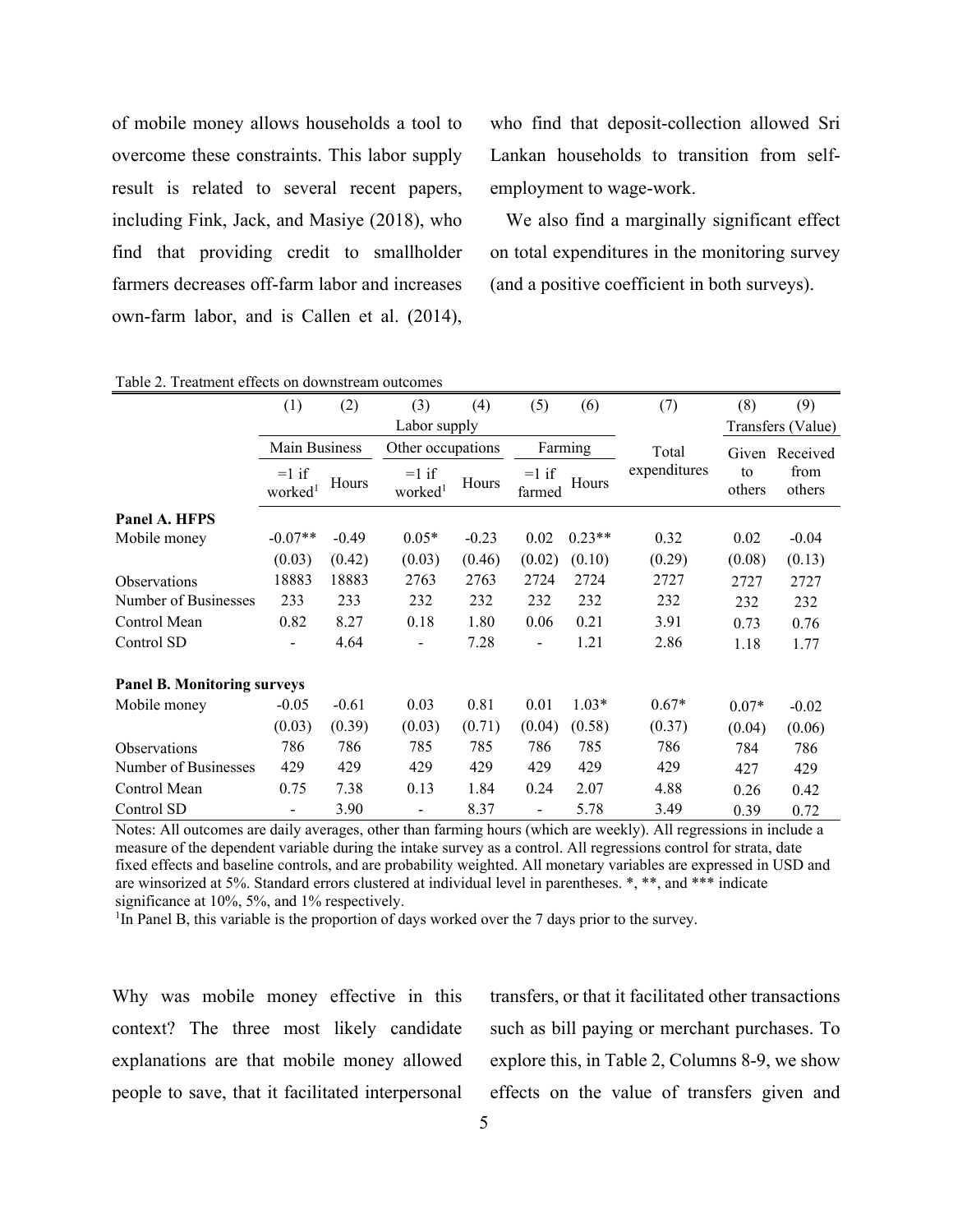received. In the HFPS, coefficients are small and insignificant; in the monitoring surveys, we find a marginally significant increase in values of transfers given, but a negative point estimate on the value of transfers received. and find relatively small, statistically insignificant effects.<sup>11</sup>

Moreover, in debriefing surveys conducted at endline (Appendix Table A6), 83% of respondents reported that they used the accounts for long-term savings and 12% for shorter-term savings.

### **III. Conclusion**

Mobile money has proliferated rapidly in Africa and has revolutionized the financial ecosystem. This paper represents one of the first RCTs of mobile money. We find that people actively used basic mobile money accounts, and that mobile money had several important downstream effects. Mobile money allowed people to adjust their labor supply decisions, in particular switching from small business to farming. We also find evidence of several other outcomes in Aggarwal et al.

(2020). However, unlike much of the nascent literature on mobile money, in our context results appear to be driven by people using the accounts to save money, rather than to lower the cost of interpersonal transfers. The relatively modest effect we find on transfers is likely because our experiment was at the individual level, and provided mobile money to individuals and not to whole communities. As such, our intervention would have had at most a minimal effect on the risk-sharing networks of treated respondents. Our finding of robust demand for mobile money as a savings vehicle may also be unique to Malawi, a country where banking access is particularly limited. Nevertheless, the results grant credence to the notion that mobile money can be used as a vehicle for facilitating savings and not only as a method of transferring money or making transactions. This insight can be particularly useful as mobile money evolves from simply being a safe and cheap means to send and store money towards providing access to more sophisticated financial products.

 $11$  In Web Appendix Table A5, we look at the results in somewhat more detail, and find an effect on the extensive margin for giving transfers but no effect on receiving.